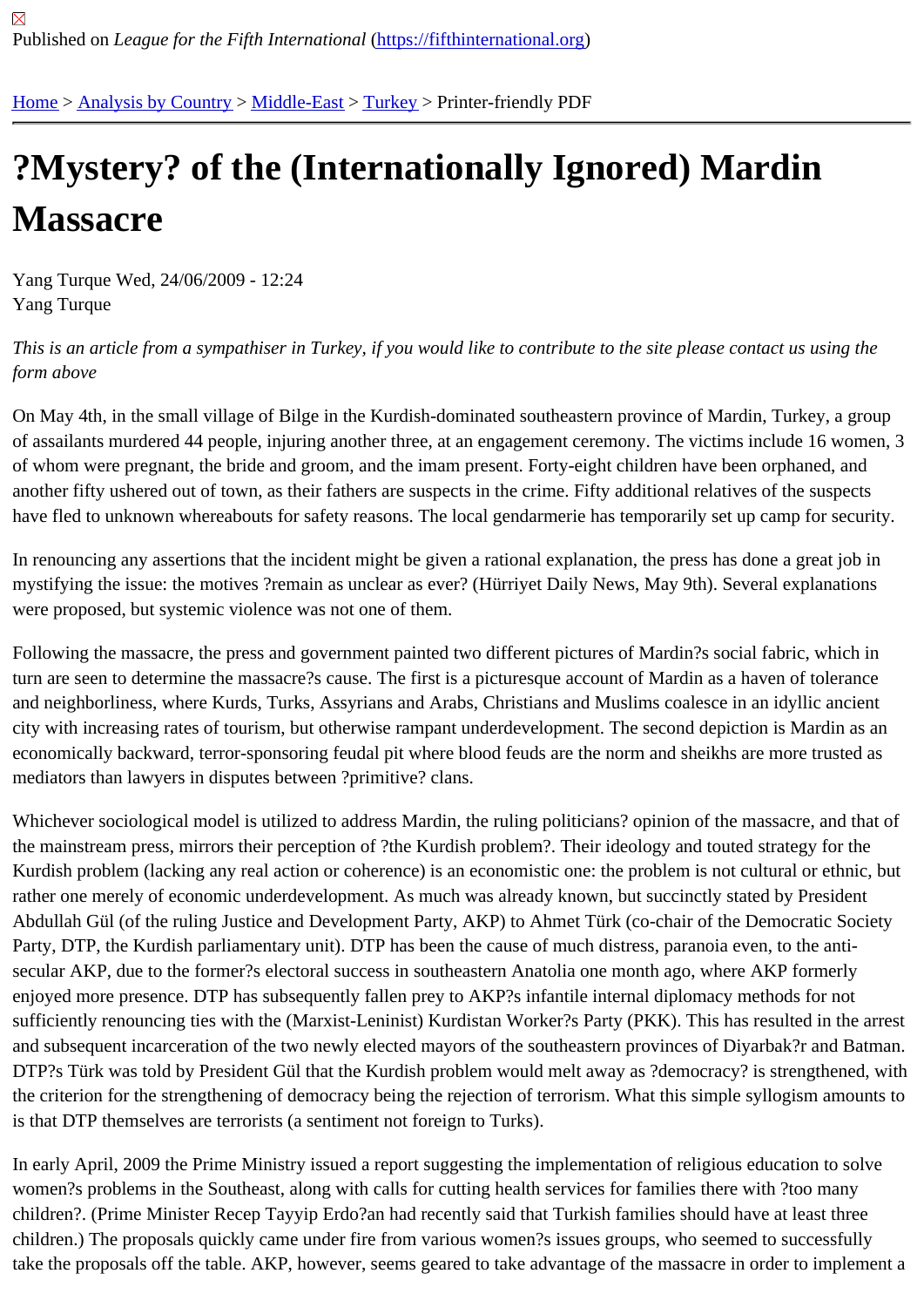like agenda. Mardin?s governor, Hasan Duruer, AKP, was quick to suggest after the incident that gender-segregated schools would combat any possible like event in the future. The factors in the massacre were, according to Duruer, jealousy and illiteracy. PM Erdo?an and President Gül were in general agreement with Duruer regarding the causes.

Gül: ?Outmoded traditions and practices should be placed under the nation?s spotlight. Such primitive and violent acts that cause deep suffering can never be justified in this day and age.?

Erdo?an: ?No tradition and understanding can justify this action at all. Everybody should fulfill their social responsibilities to prevent a repeat of such incidents in the medium and long run.?

With these anagramic deliveries, both heads of state dodged giving a direct evaluation of the massacre by referring to its ?lack of justification,? as if such were at all relevant.

On the one hand, then, AKP preaches democracy in the Southeast while ridiculing the population, and, on the other hand, seeks to reinforce its feudal remnants by way of religious education. This incoherence is useful in disguising the real cause of the massacre, indeed systemic violence.

In 1985, the Turkish state created a system known as the village guards (korucu in Turkish and Kurdish). The village guards are a state-armed, meagerly salaried (and otherwise work-starved) paramilitary created to combat PKK. The peasants hired as village guards know the land and the language, both of which the military are ignorant. They are the gendarmeries? informants and guinea pigs. When an anti-PKK mission ensues, the armed peasant squads are the first to scope out the scene. Down from a one-point high of 90,000 members, the village guards now number between 50,000- 60,000.

A 1996 Interior Ministry report showed that one out of three village guards were involved in criminal activity. This has been confirmed by Human Rights Watch and other humanitarian agencies. The list of crimes has included:

the evacuation of villages; rape; abduction; armed attack; wounded as a result of armed attack; deaths as a result of armed attack; disappearances; summary executions; torture; arrest; suicides; the burning of forests.

The 1990s were witness to the illegal village guard evacuation of non-village guard Kurds. If ?justification? were necessary, the latter were seen en masse as potential terrorists, a case easily argued using the for-or-against-us logic of anti-terrorism. A 2004 law invited non-village guard Kurds back to their properties, now largely occupied by the village guards who had kicked them out 10 or so years prior. Some are yet to return.

Who were the perpetrators of the massacre? They were all village guards who shared the same last name as the victims, who were also village guards. In addition to the list of crimes mentioned above, korucu have committed false flag operations scapegoating the PKK. In this latest incident, korucu again used illegal guns. It may have been their intention to once again blame the PKK, but the escape of two potential victims was enough to prevent this. Otherwise, that would have been an easy explanation for the state and the press. They are left giving the excuse claiming that a man of whom the assailants did not approve was set to marry a female relative of theirs.

But Mardin locals claim there was no tension at all between the two sides of the massacre. Nor could tradition have allowed for such an event: in blood feuds people are killed one by one. In traditional, i.e. feudal, punishment mechanisms nobody kills an entire family. So, the point is that even the feudal tradition has some kind of understanding of justice, though certainly limited and problematic. The modern state does not exist in Mardin: no infrastructure, nor any modern justice system except the village guards. Mardin?s people have lost their sense of institutional justice. When this comes together with the korucu system, such a massacre can be produced. The massacre must thus further be recognized as the result of systemic, state-sponsored violence. The massacre was a threat to those yet to return to their homes after being ousted by the village guards during the 1990?s.

Due to popular pressure, Deputy Prime Minister Cemil Çiçek announced on May 7th that the village guard could possibly be dissolved, or at the very least reviewed. The issue had probably received enough attention due to its vocalization by